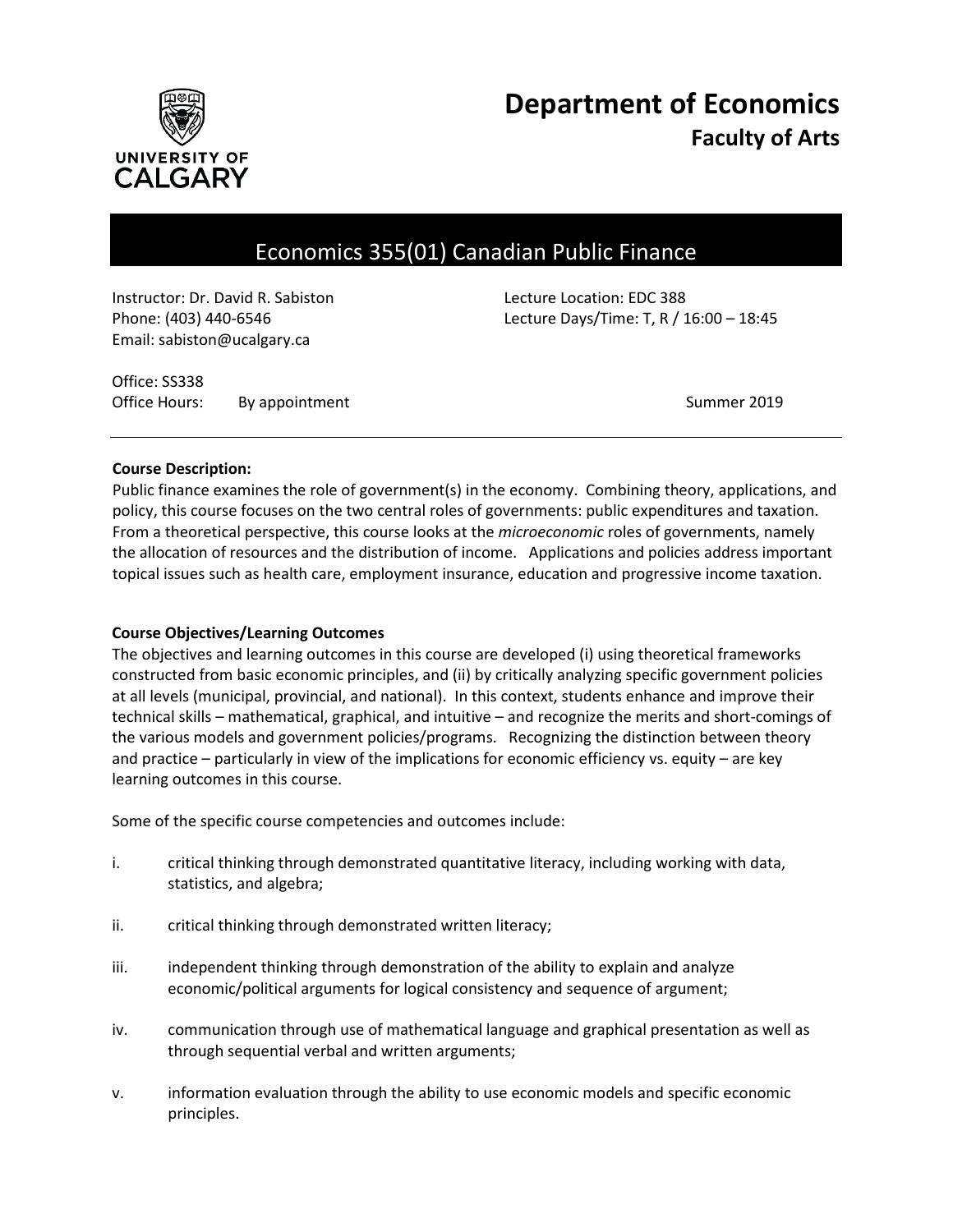#### **Course Description:**

Topics covered may include, but are not limited to:

Externalities and Public Goods Public Expenditures Income Inequality and Redistribution Public Education Health Care Public Pensions Social Welfare Programs Taxation Equity vs Efficiency Personal vs Corporate Income Taxation

#### **Prerequisites/corequisites**

Econ 201 and 203.

#### **Required Textbook:**

None.

There is no required textbook for the course; this is a readings/lecture-based course and students are responsible for attending all the lectures and completing all of the readings. Readings and relevant course material will be posted on D2L.

#### **Recommended Texts:**

Rosen, Harvey S., Wen, Jean-François, and Tracy Snoddon (2012). *Public Finance in Canada* (4th ed). McGraw-Hill Ryerson Limited.

Gruber, Jonathan. (2019). *Public Finance and Public Policy*. (6<sup>th</sup> ed). Worth Publishers.

#### **Desire2Learn:**

This course will make use of the Desire2Learn (D2L) platform. Students who are registered in the course can log on a[t http://d2l.ucalgary.ca](http://d2l.ucalgary.ca/) through their student centre. Please note that D2L features a class e-mail list that may be used to distribute course-related information. These e-mails go to your University of Calgary e-mail addresses only.

#### **Additional required readings will be posted on the D2L site as we progress through the course.**

#### **Grade Determination and Final Examination Details:**

#### *Mid-term Examination*

There will be one mid-term examination and may consist of theoretical, mathematical, graphical, applied, and/or "readings" questions. *Make-up tests will not be given*. In cases of documented illness, documented family emergency, or documented religious observance, the weight of the mid-term will be allotted to the final exam.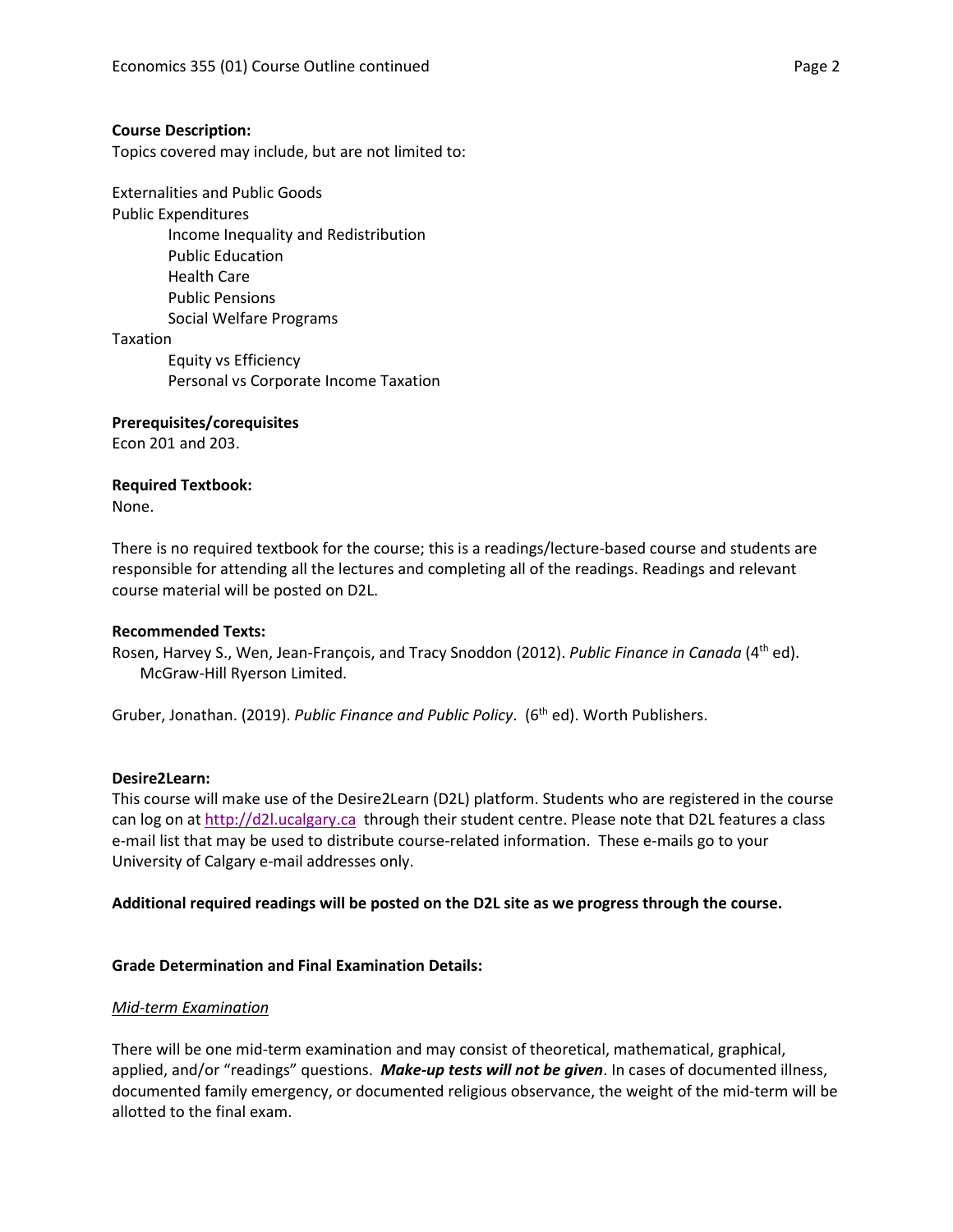### *Group Presentation/Essay*

Groups (minimum of three and maximum of five) will present a topic and submit a short essay dealing with a (Canadian) public finance issue at the end of the semester. The framework, expectations, and content of these presentations will be discussed in class.

#### *Final Exam*

The final exam is cumulative and is 2 hours as scheduled by the Registrar's office. More information will be provided towards the end of the term.

| Assessment                  | Due Date                                                               | Value |
|-----------------------------|------------------------------------------------------------------------|-------|
| Mid-term Exam               | July 18th, 2019                                                        | 25%   |
| Group Presentations & Essay | August 6 <sup>th</sup> , 8 <sup>th</sup> , and 13 <sup>th</sup> , 2019 | 35%   |
| <b>Final Examination</b>    | Registrar Scheduled: August 15 <sup>th</sup> - 19 <sup>th</sup> , 2019 | 40%   |
|                             |                                                                        |       |

The official grading system will be used. See http://www.ucalgary.ca/pubs/calendar/current/f-1-1.html.

If a student's letter grade on the final exam exceeds their midterm(s) letter grade, the weight of the midterm(s) is (are) transferred to the final exam. The student must have written the midterm(s) or provided supporting documentation for the absence(s) such as a medical note or statutory declaration.

As per the Writing Across the Curriculum Statement in the Calendar, writing and grading thereof will be a factor in the evaluation of student work.

Any student work which remains undistributed after the last day of classes will be available to students through the instructor's office during the instructor's office hours.

The final examination will be comprehensive, scheduled by the Registrar, held in a classroom, and last 2 hours. If a student cannot write their final exam on the date assigned by the Registrar's Office, they need to apply for a deferred exam www.ucalgary.ca/registrar/exams/deferred\_final. Under no circumstance will this be accommodated by the Department.

THERE WILL BE NO MAKEUP OR DEFERRED QUIZZES/TESTS/EXAMS under any circumstances, nor may the quizzes/tests/exams be written early. Students unable to write the quizzes/tests/exams because of documented illness, family emergency, religious observance, or university-sanctioned event will have the weight shifted to the final examination; otherwise a grade of zero will be assigned.

100%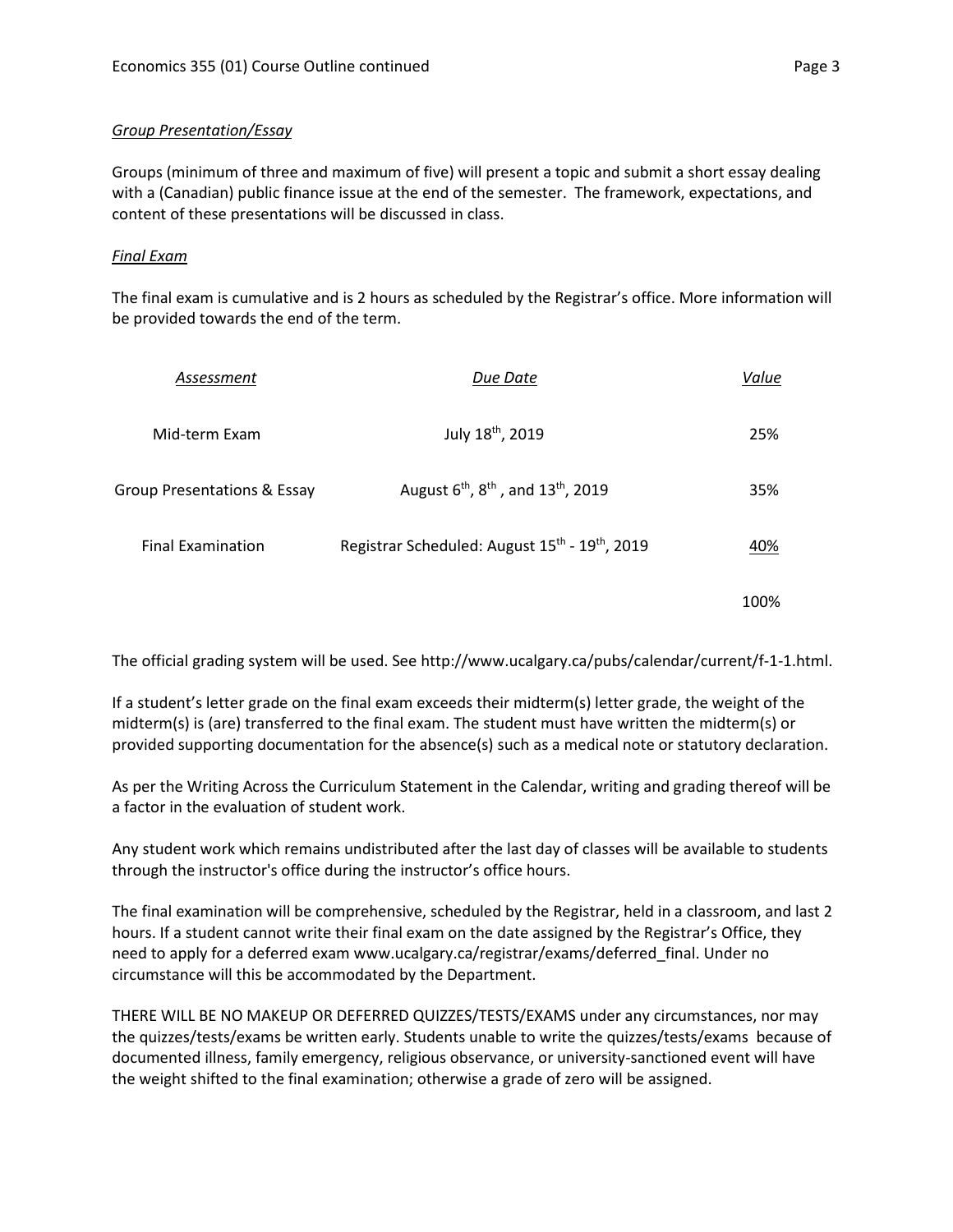Note: Non-programmable calculators will be allowed during the writing of tests or final examinations and all tests and quizzes will not involve multiple choice questions.

# *Lap tops (and tablets) are permitted for note-taking. Cell phone and other electronic cameras, however, are NOT an acceptable form of note-taking.*

**Reappraisal of Grades and Intellectual Honesty:** *For reappraisal of graded term work, see Calendar I.2* <http://www.ucalgary.ca/pubs/calendar/current/i-2.html>

*For reappraisal of final grade, see Calendar I.3* <http://www.ucalgary.ca/pubs/calendar/current/i-3.html>

*Statement of Intellectual Dishonesty, see Calendar K.4* <http://www.ucalgary.ca/pubs/calendar/current/k-4.html>

*Plagiarism and Other Academic Misconduct, see Calendar K.5* <http://www.ucalgary.ca/pubs/calendar/current/k-5.html>

# **Academic Accommodations:**

The student accommodation policy can be found at: [ucalgary.ca/access/accommodations/policy.](http://www.ucalgary.ca/access/accommodations/policy)

Students needing an accommodation because of a disability or medical condition should communicate this need to Student Accessibility Services in accordance with the Procedure for Accommodations for Students with Disabilities [ucalgary.ca/policies/files/policies/student-accommodation-policy.](http://www.ucalgary.ca/policies/files/policies/student-accommodation-policy.pdf)

Students needing an Accommodation based on a Protected Ground other than disability should communicate this need, preferably in writing, to the course instructor.

# **Important Dates:**

Please check:<http://www.ucalgary.ca/pubs/calendar/current/academic-schedule.html>

# **Student Organizations:**

Faculty of Arts Students' Association (F.A.S.A.): Economics Department Representative Office: SS 803, E-mail: [econrep@fasaucalgary.ca](mailto:econrep@fasaucalgary.ca) and Web[: www.fasaucalgary.ca.](http://www.fasaucalgary.ca/)

# **Society of Undergraduates in Economics:**

[https://www.ucalgarysue.com/.](https://www.ucalgarysue.com/)

Society of Undergraduates in Economics is a student run organization whose main purpose is to assist undergraduate economics students to succeed both academically and socially at the University of Calgary. Services include access to the exam bank, career events such as Industry Night and information sessions, mentorship programs, and social events for members. They invite you to join by contacting SUE at societyofundergradsineconomics@gmail.com.